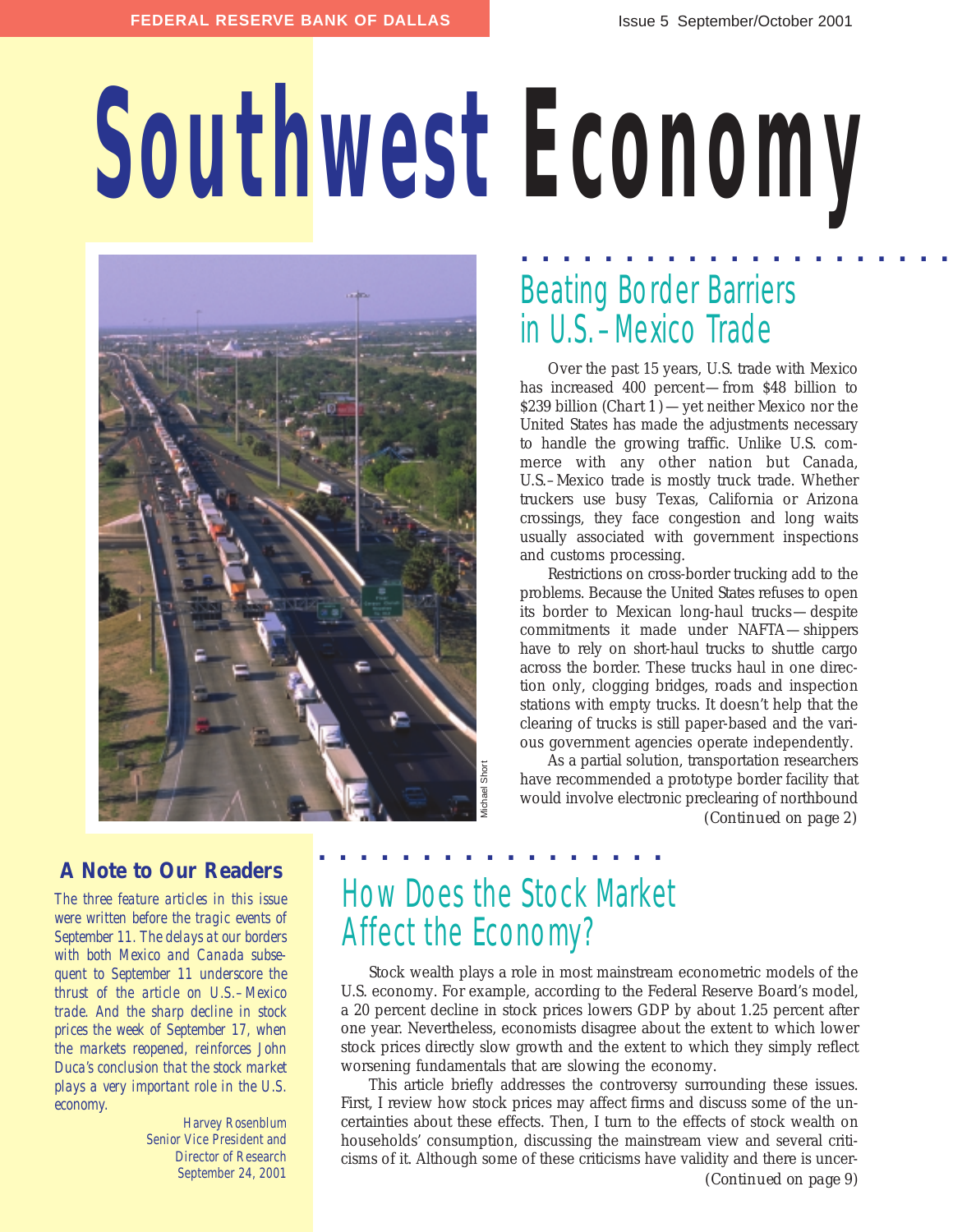## How Does the Stock Market Affect the Economy?

*(Continued from front page)*

tainty about the precise magnitude of stock wealth effects, the evidence, on balance, indicates that sustained movements in stock prices are a channel through which shocks affect the economy.

#### How Lower Stock Prices Affect Firms

Declining stock prices affect firms in several ways, in addition to impacting their sales to consumers. First, stock price declines, especially those induced by profit warnings, increase shareholder pressure on managers to cut costs by laying off workers and scaling back investment. Nevertheless, it is difficult to sort out an independent stock price effect from the cutbacks in staff and investment that arise from profit-maximizing behavior in an economic downturn.

Second, a large stock price decline, such as that between early 2000 and early 2001, reduces the value of unexercised stock options, which falls as the gap narrows between a company's stock price and the price at which workers can buy stock under an option. However, given the relatively short period in which stock options have been a noticeable part of compensation and the lack of data, it is unclear to what extent workers will bargain for more cash in place of options and how this might affect payroll costs and inflation.

Third, the factors dragging down stock prices, such as a weaker or more uncertain profit outlook, may spur investors to demand higher risk premiums, which boosts the cost of financing business investment. Higher risk premiums can take the form of increased spreads of corporate bond and commercial paper interest rates relative to Treasury yields. They can also lower prices for new stock offered by firms. In addition, the increased uncertainty may spook investors so much that the availability of financing is reduced. In the recent market downturn, this has been manifested in tighter standards for bank loans, a drying up of lower grade corporate bond issuance, increased difficulty in using stock swaps

to finance mergers, a dearth of initial public stock offerings and a sharp slowing of venture capital investment. However, it is difficult to determine just how much a deterioration in financial conditions driven by changes in fundamentals works through a drop in stock prices.

This same concern applies to a fourth, and perhaps most important, way that lower stock prices affect firms' behavior. According to Tobin's *q* theory of investment, firms have less incentive to invest in new capital if there is a fall in the ratio (*q*) of the cost of buying existing capital to that of buying new capital. In practice, the numerator of this ratio is typically based on the cost of buying existing firms (stock prices). While this theory is intuitive, it is difficult to sort out how much a change in investment fundamentals affects investment directly rather than indirectly through financial conditions and stock prices.

This is important because stock price changes could arise from various factors that have different ultimate effects on investment. For example, a drop in stock prices stemming from a decline in market sentiment (such as many analysts assumed in 1987) would be associated with smaller changes in

investment spending than would stock price swings reflecting changing fundamentals (for example, expected profits), as some analysts have interpreted the experience of late 2000 and early 2001. These problems in identifying the nature and channels of shocks may help account for why the *q* theory of investment has had a mixed record in tracking investment spending.1

These concerns do not necessarily rule out stock price effects on business behavior; rather, they raise questions about the magnitude of such effects. The rising importance of venture capital for funding growing businesses also makes it harder to determine these magnitudes. In particular, we lack enough experience to pinpoint how much the Nasdaq decline will affect the venture capital market and thereby slow small business formation. Venture capitalists invest in pools of new or emerging businesses, in which they obtain equity or ownership stakes, with the hope that these firms can eventually issue stock on the Nasdaq. At that point, the liquidity and marketability of their investments rise, allowing them to eventually cash in their winning investments by selling their shares. However, when the Nasdaq tanks, initial public offerings typically slow and new venture capital investments dry up, partly because venture firms see lower expected returns (*Chart 1*) and partly because private equity holders have less



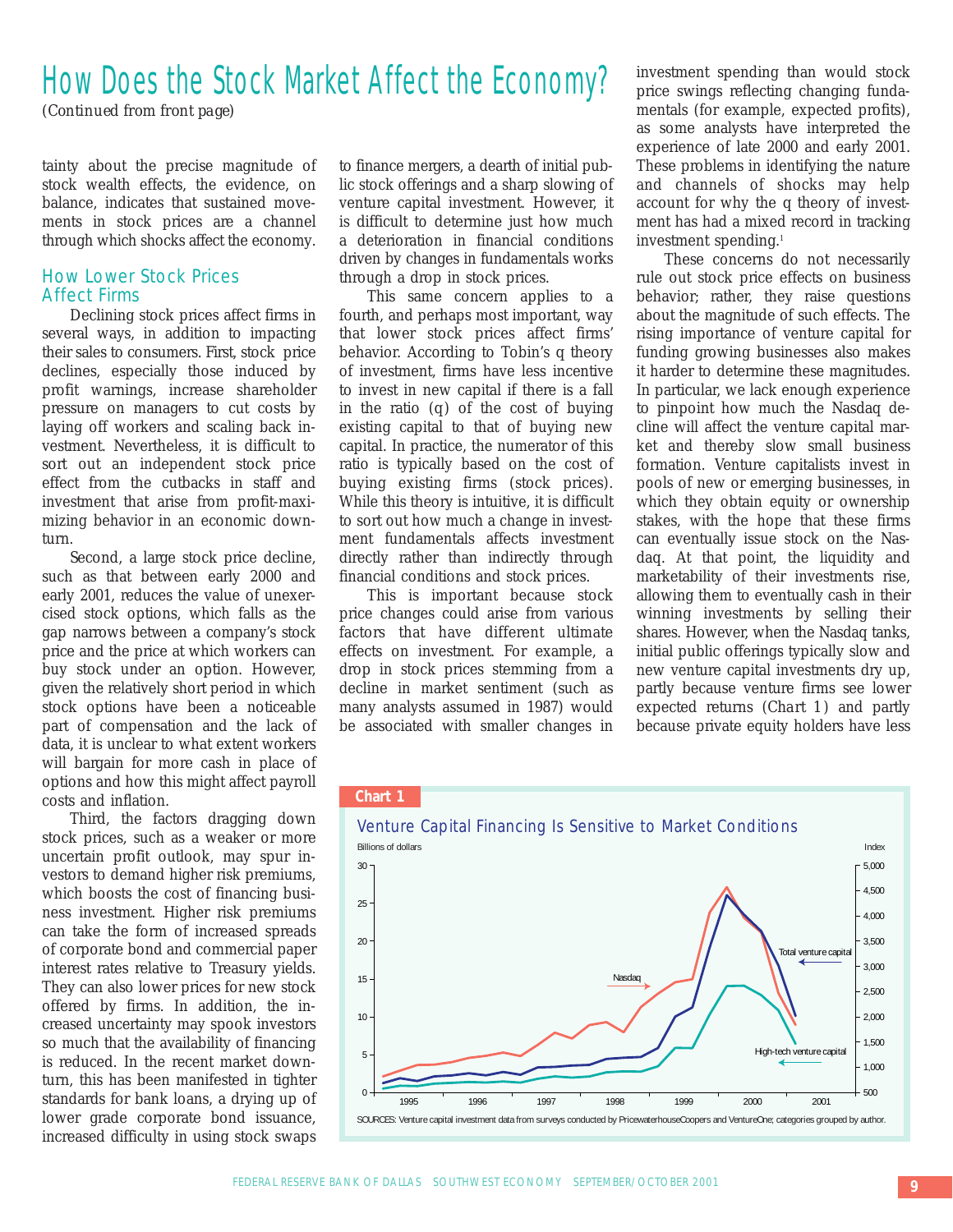*More households are now exposed to the market.…Rising ownership rates imply that changes in equity prices increasingly affect the wealth of families whose spending patterns are presumably more sensitive to wealth changes.*

incentive to sell stakes in their company to other investors.<sup>2</sup>

As the Nasdaq fell in 2000, overall venture capital investing also slowed from the rapid pace of the late 1990s, particularly in the high-tech sector. Other venture capital investment also fell sharply in this period. Nevertheless, because most of this non-high-tech investment is in business and consumer services, particularly in e-business and e-consumer service firms, the decline in this investment is largely an indirect result of the downturn in high tech.

#### How Lower Stock Prices Affect Households

Aside from directly affecting firms, lower stock prices are associated with slower household spending for two possible reasons. First, lower stock prices are correlated with greater uncertainty and lower confidence, particularly because layoffs typically increase during such periods. Second, stock price changes affect consumer spending through a wealth channel. Indeed, most estimates of stock wealth effects imply that for every \$100,000 decline in stock wealth, annual consumption falls by roughly \$3,000 to \$5,000 over the long run. I refer to this second channel as the conventional stock wealth effect.

However, there is much controversy over the latter channel. Criticisms of the conventional stock wealth effect fall into at least three categories. One is that any observed stock market effect merely picks up expectations or confidence about the future (the first channel mentioned above), and there is no independent wealth effect. A second is that stock wealth is too highly concentrated among the superwealthy for it to affect consumption. Finally, some economists are concerned that estimates of stock wealth effects are too imprecise to be useful.

The foremost criticism of the conventional wealth effect is that any observed link between wealth and spending merely reflects the role of stock prices in picking up expectations or confidence about the future. Some economists, such as Hymans (1970), argue that stock wealth has little effect on consumption after controlling for consumer confidence, implying that stock

prices affect consumption via sentiment rather than through a wealth channel. More recently, Otoo (1999) finds that stock price changes did not affect the confidence of stock and non-stock owners differently just before and during the stock market downturn of 1997 that was associated with the Asian economic crisis. Otoo interpreted this finding as supporting the view that the information content of stock prices derives largely from expectations of future economic growth. Presumably, if confidence does not differ according to shareholder status during such episodes, then wealth effects may not be important. An argument against this interpretation is that stock prices alter people's expectations of future economic growth, whether or not they own stock.

In addition, using data across different groups of households, two new Federal Reserve studies provide evidence that stock prices affect consumer spending through a wealth channel. Maki and Palumbo (2001) find that the overall decline in the national saving rate was caused by a fall in the saving rate among families in the top 40 percent of the income distribution (those most likely to own stocks) that outweighed a slight rise among the bottom 60 percent. The other study, by Dynan and Maki (2001), finds that the consumer spending of shareholders is positively associated with stock price swings, while the consumption of nonshareholders is not affected.

Another criticism of the wealth effect is that stock wealth is so highly concentrated among the top 1 to 5 percent of families that stock price declines are unlikely to affect spending. According to this view, stock prices substantially affect the wealth of only the very rich, whose spending habits are not altered much by changes in asset values. However, the Maki and Palumbo study indicates that during the stock market boom of the late 1990s, the saving rate fell among the upper two income quintiles. In addition, more households are now exposed to the market, with stock-ownership rates doubling from under a quarter of households in the 1970s to around half in the 1990s (*Chart 2* ). Coupled with evidence from the Dynan and Maki study that stock price changes affect shareholders' spending, rising ownership rates imply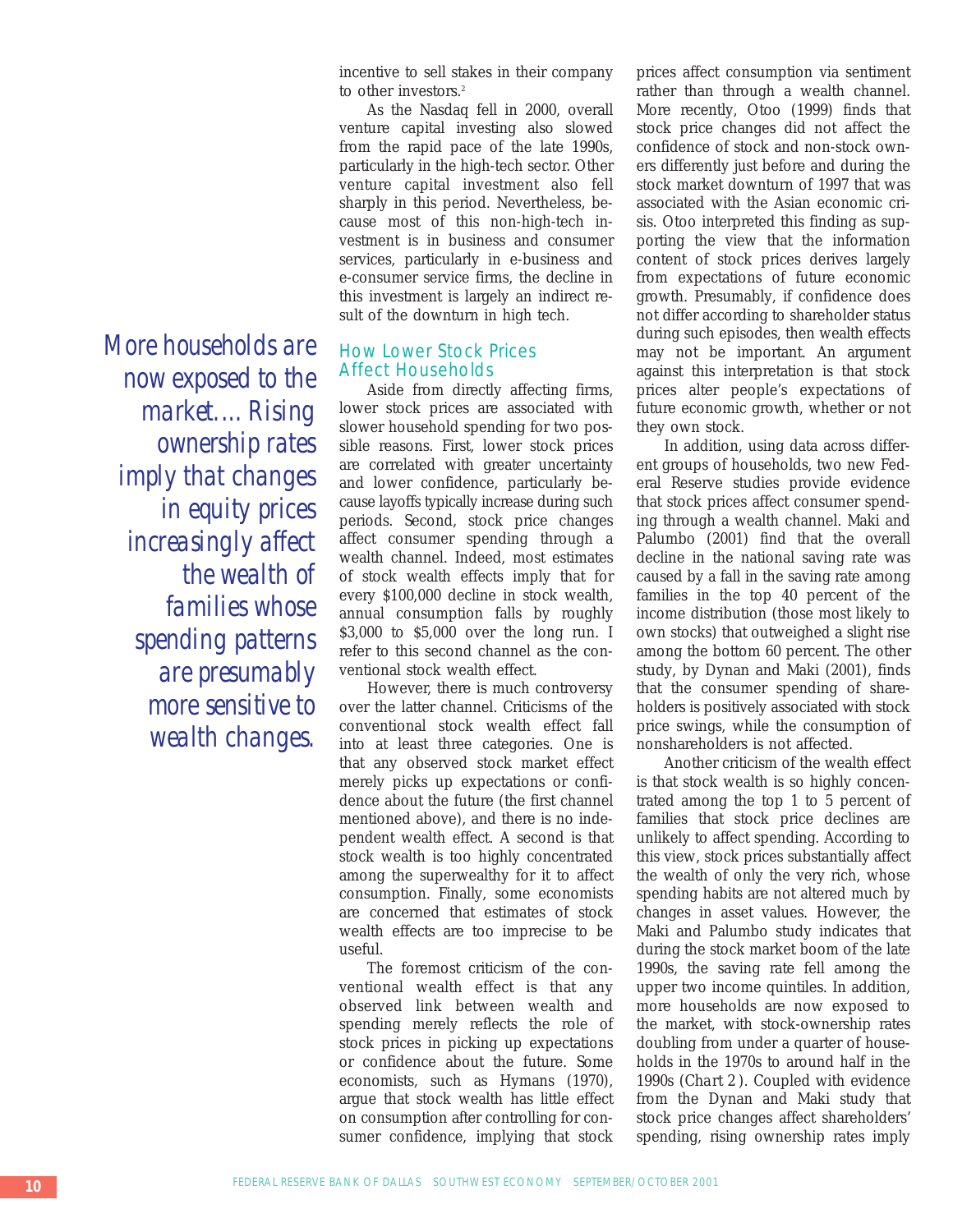#### **Chart 2**

#### Equity Fund Loads Fall and Stock Ownership Widens



that changes in equity prices increasingly affect the wealth of families whose spending patterns are presumably more sensitive to wealth changes.

The third major criticism of the conventional view of the stock wealth effect on consumption is that empirical estimates of this effect are too imprecise to be useful in predicting or explaining consumer spending. A study by Ludvigson and Steindel (1999), of the Federal Reserve Bank of New York, finds that the estimated long-run impact of stock wealth on consumption varies a great deal when estimated over different sample periods. Because the authors include future income changes in their regressions, their estimates are likely to measure the true wealth effect rather than the tendency of stock prices to pick up expectations of future income.<sup>3</sup>

One explanation for their finding is that conventional models of consumption fail to control for changes in stockownership rates over time. This may alter how much stock wealth affects consumption, consistent with Dynan and Maki's conclusion. Duca (2001a, 2001c) finds that rising stock-ownership rates are attributable to a rise in mutual fund ownership that is linked to a plunge in equity mutual fund commission fees (*Chart 2*). Because equity funds were the only feasible way for many middleand lower income families to own stock, the high commission fees (loads) of

earlier decades dissuaded many from investing in stocks. As these fees fell, presumably due to declines in the costs of processing transactions and running mutual funds, the incentive to invest in stocks rose.<sup>4</sup> As shown in Duca (2001a), the rise in the overall equity-ownership rate in the United States reflects an increase in indirect ownership of stocks through mutual funds.

Unlike the infrequent ownership rate data, the load series I constructed is available on a sufficiently frequent basis to estimate whether rising stock ownership alters the stock wealth effect on consumption. Doing so addresses the concern of Ludvigson and Steindel that the stock wealth effect on consumption cannot be reasonably well estimated in conventional models of long-run consumption. I use similar estimation techniques (including income changes in the regressions), but I control for changing stock-ownership rates by including mutual fund loads. I obtain much more reliable estimates, which imply that the overall sensitivity of spending to stock wealth has risen over time because of rising stock-ownership rates.<sup>5</sup> Nevertheless, my mutual fund modified model indicates that the stock wealth effect is smaller today than what most conventional models estimate.

To put this in context, consider the estimated impact of changes in stock wealth since the mid-1990s on consump-

*The overall sensitivity of spending to stock wealth has risen over time because of rising stock-ownership rates. Nevertheless, my mutual fund modified model indicates that the stock wealth effect is smaller today than what most conventional models estimate.*